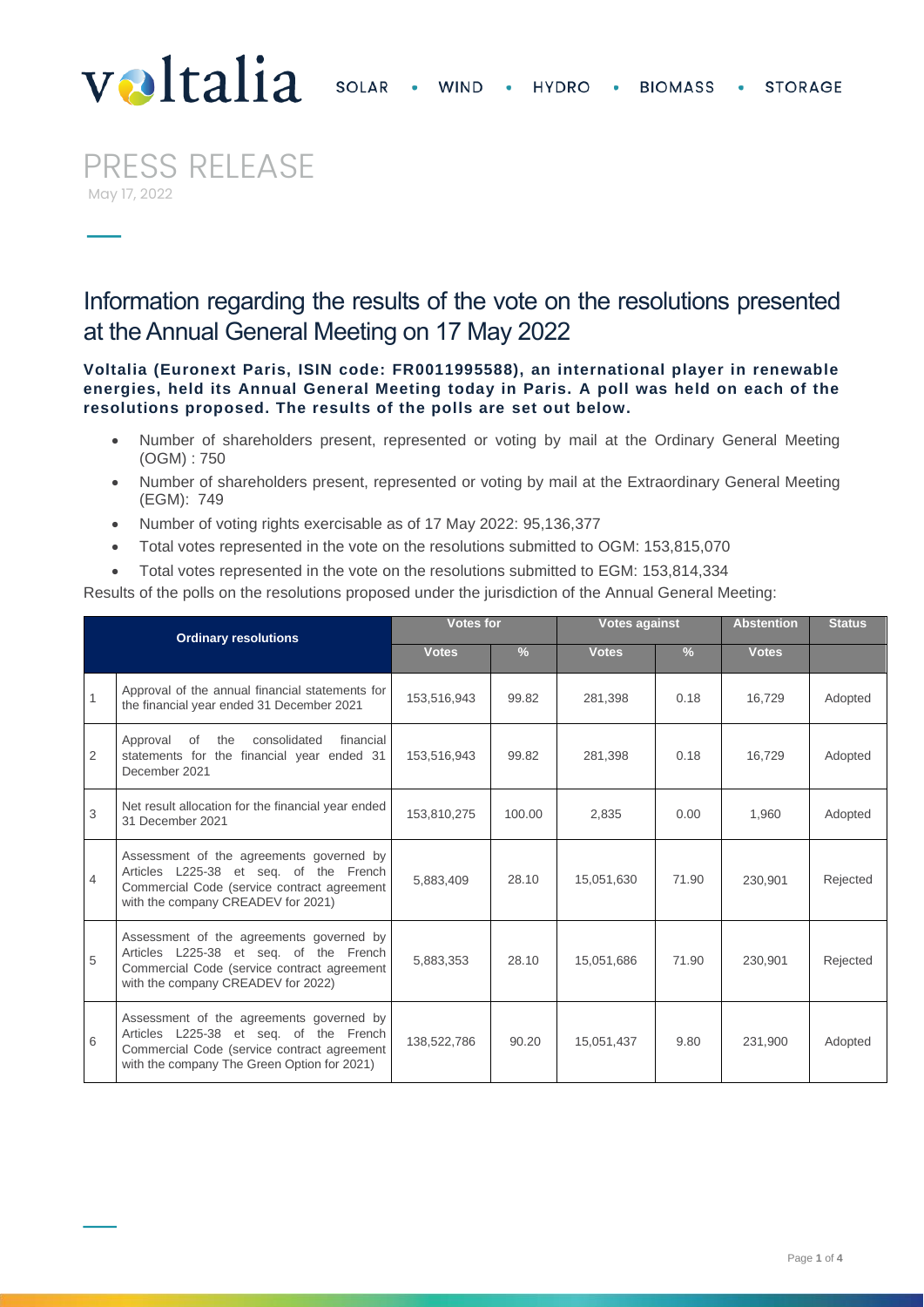## Valtalia SOLAR · WIND · HYDRO · BIOMASS · STORAGE

PRESS RELEASE

May 17, 2022

| <b>Ordinary resolutions</b> |                                                                                                                                                                                                | <b>Votes for</b> |               | <b>Votes against</b> |               | <b>Abstention</b> | <b>Status</b> |
|-----------------------------|------------------------------------------------------------------------------------------------------------------------------------------------------------------------------------------------|------------------|---------------|----------------------|---------------|-------------------|---------------|
|                             |                                                                                                                                                                                                | <b>Votes</b>     | $\frac{9}{6}$ | <b>Votes</b>         | $\frac{9}{6}$ | <b>Votes</b>      |               |
| $\overline{7}$              | Assessment of the agreements governed by<br>Articles L225-38 et seq. of the French<br>Commercial Code (service contract agreement<br>with the company The Green Option for 2022)               | 138,522,786      | 90.20         | 15,051,437           | 9.80          | 231,900           | Adopted       |
| 8                           | Appointment of a new Director (Madam Sarah<br>Caulliez)                                                                                                                                        | 143,123,090      | 94.44         | 8,430,341            | 5.56          | 2,261,639         | Adopted       |
| 9                           | Approval<br>the<br>the<br>of<br>components<br>of<br>compensation<br>due<br>or awarded<br>the<br>to<br>Chairwoman of the Board of Directors, Laurence<br>Mulliez, for the 2021 financial year   | 135,700,814      | 89.54         | 15,845,587           | 10.46         | 2,268,669         | Adopted       |
| 10                          | Approval<br>of<br>the<br>components<br>of<br>the<br>compensation due or awarded to the Chief<br>Executive Officer, Sébastien Clerc, for the 2021<br>financial year                             | 140,674,222      | 92.82         | 10,881,566           | 7.18          | 2,259,282         | Adopted       |
| 11                          | Vote on information relating to the compensation<br>in 2021 of the corporate officers (excluding<br>executive corporate officers) set out in Article<br>L22-10-9 of the French Commercial Code | 144,310,253      | 93.93         | 9,320,209            | 6.07          | 184,608           | Adopted       |
| 12                          | Approval of the compensation policy for<br>corporate officers for the 2022 financial year                                                                                                      | 139,478,020      | 92.03         | 12,075,911           | 7.97          | 2,261,139         | Adopted       |
| 13                          | Approval of the compensation policy for the<br>Chairwoman of the Board of Directors for the<br>2022 financial year                                                                             | 135,706,952      | 89.54         | 15,845,636           | 10.46         | 2,262,482         | Adopted       |
| 14                          | Approval of the compensation policy for the<br>Chief Executive Officer for the 2022 financial<br>year                                                                                          | 139,476,898      | 92.03         | 12,075,690           | 7.97          | 2,262,482         | Adopted       |
| 15                          | Setting the overall compensation attributed to<br>the corporate officers                                                                                                                       | 152,274,248      | 99.00         | 1,532,824            | 1.00          | 7,998             | Adopted       |
| 16                          | Authorisation to be given to the Board of<br>Directors for the Company to purchase its own<br>shares                                                                                           | 146,369,679      | 95.16         | 7,444,244            | 4.84          | 1,147             | Adopted       |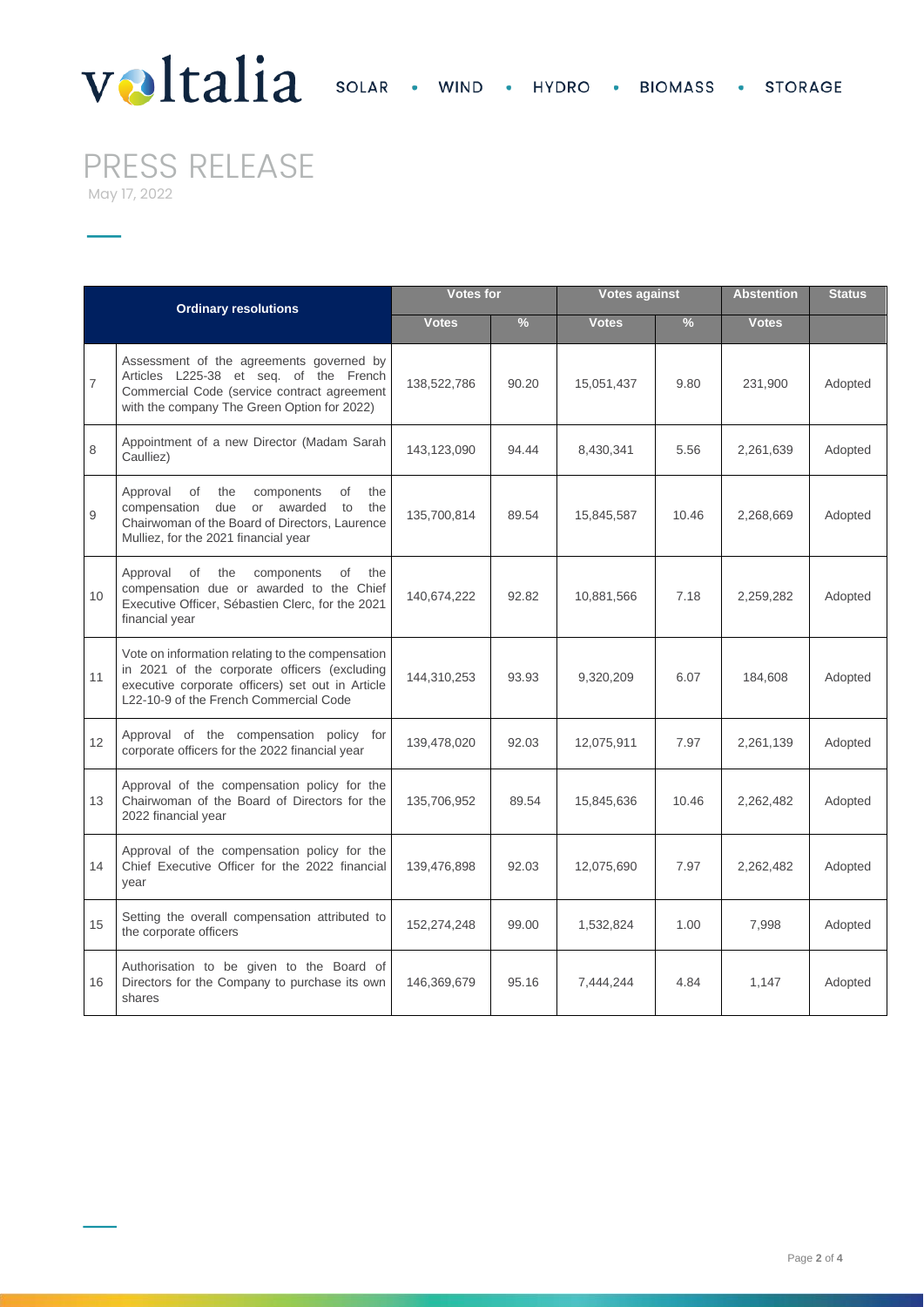## Valtalia SOLAR · WIND · HYDRO · BIOMASS · STORAGE

PRESS RELEASE

May 17, 2022

| <b>Extraordinary resolutions</b> |                                                                                                                                                                                                                                                                                                                                                                                                           | <b>Votes for</b> |               | Votes against / withheld |               | <b>Abstenti</b><br>on | <b>Status</b> |
|----------------------------------|-----------------------------------------------------------------------------------------------------------------------------------------------------------------------------------------------------------------------------------------------------------------------------------------------------------------------------------------------------------------------------------------------------------|------------------|---------------|--------------------------|---------------|-----------------------|---------------|
|                                  |                                                                                                                                                                                                                                                                                                                                                                                                           | <b>Votes</b>     | $\frac{9}{6}$ | <b>Votes</b>             | $\frac{9}{6}$ | <b>Votes</b>          |               |
| 17                               | Authorisation to be given to the Board of<br>Directors to reduce share capital by cancelling<br>shares under the authorisation for the Company<br>to repurchase its own shares                                                                                                                                                                                                                            | 149,920,051      | 97.47         | 3,893,026                | 2.53          | 1,257                 | Adopted       |
| 18                               | Delegation of authority to be granted to the<br>Board of Directors for the purpose of increasing<br>the share capital by issuing ordinary shares<br>and/or<br>securities<br>without<br>preferential<br>subscription rights for shareholders for a<br>of<br>with<br>specified<br>category<br>persons<br>within the framework<br>characteristics<br>of<br>implementing an equity or bond financing facility | 135, 108, 736    | 87.84         | 18,702,801               | 12.16         | 2,797                 | Adopted       |
| 19                               | Delegation of authority to be granted to the<br>Board of Directors for the purpose of increasing<br>the share capital by issuing ordinary shares<br>and/or<br>securities<br>without<br>preferential<br>subscription rights for banks or financial<br>institutions with the aim of promoting sustainable<br>development in economic, social and/or<br>environmental matters                                | 135, 109, 732    | 87.84         | 18,701,480               | 12.16         | 3,122                 | Adopted       |
| 20                               | Setting the overall limits on the amount of issues<br>carried out by virtue of the above-mentioned<br>delegations of authority                                                                                                                                                                                                                                                                            | 150,136,803      | 97.61         | 3,671,193                | 2.39          | 6,338                 | Adopted       |
| 21                               | Delegation of authority to be granted to the<br>Board of Directors for the purpose of increasing<br>the share capital by incorporation of premiums,<br>reserves, profits or other items                                                                                                                                                                                                                   | 153,709,798      | 99.93         | 100,323                  | 0.07          | 4,213                 | Adopted       |
| 22                               | Delegation of authority to be granted to the<br>Board of Directors for the purpose of increasing<br>the share capital by issuing shares and<br>securities convertible to capital of the Company<br>without preferential subscription rights for<br>shareholders for the benefit of the employees<br>who are members of the Group savings plan.                                                            | 153,460,131      | 99.77         | 350,890                  | 0.23          | 3,313                 | Adopted       |

Next on the agenda: **Q2 2022 revenues,** on July 20, 2022 (after market close)